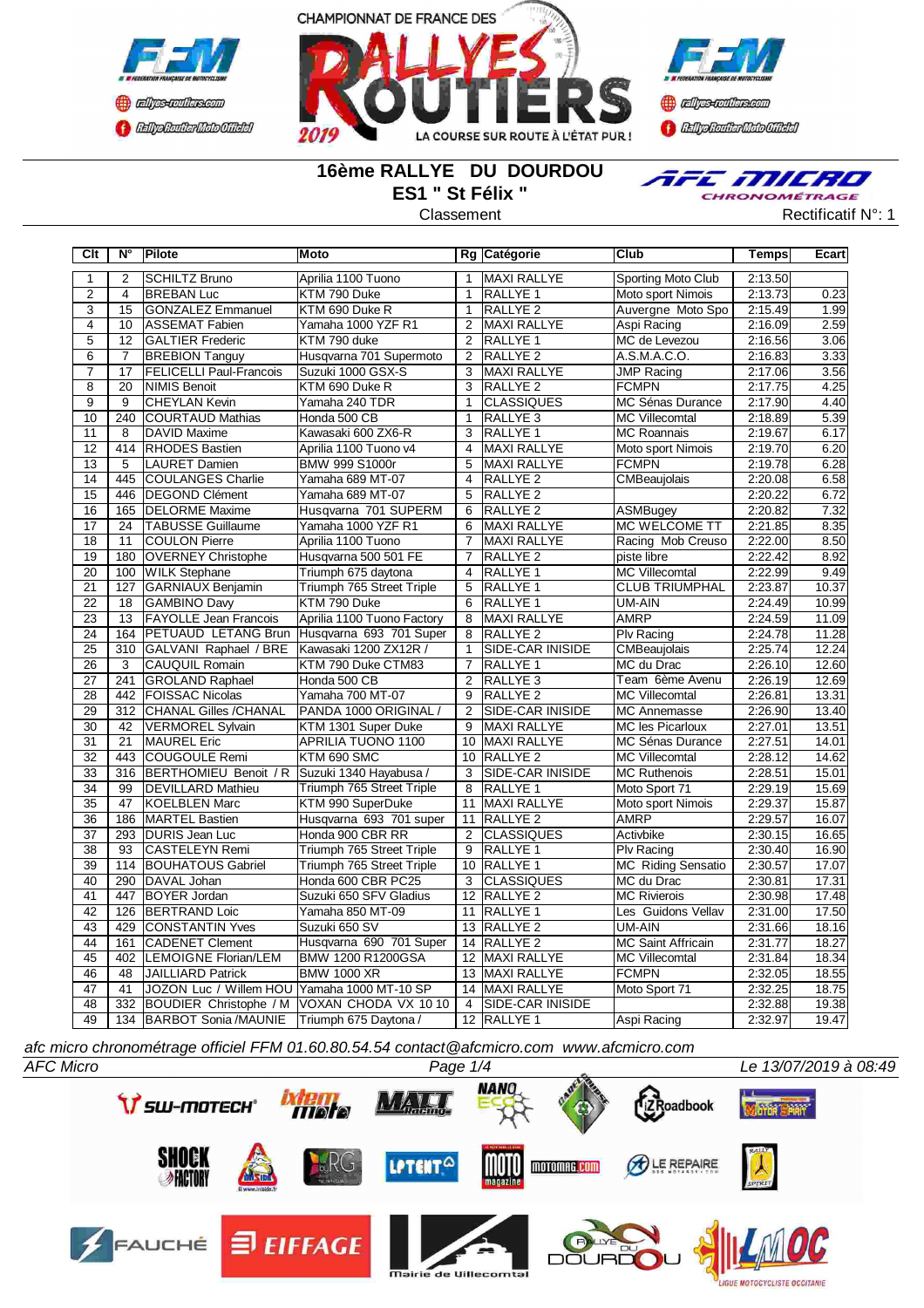



**Confederation CENTRAL MEDICATE** 

16ème RALLYE DU DOURDOU ES1 " St Félix "



| $\overline{C}$ lt | $\overline{\mathsf{N}^\circ}$ | Pilote                                          | Moto                        |                 | Rg Catégorie            | Club                      | Temps   | Ecart |
|-------------------|-------------------------------|-------------------------------------------------|-----------------------------|-----------------|-------------------------|---------------------------|---------|-------|
| 50                | 25                            | BORGEAT Gerard / REA                            | <b>BMW 1250 GS /</b>        |                 | 15 MAXI RALLYE          | <b>OXYGENE PSA</b>        | 2:33.39 | 19.89 |
| 51                | 185                           | <b>ACHARD Norbert</b>                           | Husqvarna 701 Supermoto     | 15              | <b>RALLYE 2</b>         | AMRP                      | 2:33.90 | 20.40 |
| 52                | 94                            | <b>LARUE Gilles</b>                             | Yamaha 850 MT-09            | $\overline{13}$ | <b>RALLYE 1</b>         | Carole Moto Club          | 2:34.02 | 20.52 |
| 53                | 315                           | LEPAGE Pauline / LEPA                           | Yamaha 1000 YZF R1 /        | 5               | SIDE-CAR INISIDE        | MCC d'Avignon             | 2:34.33 | 20.83 |
| 54                | 60                            | CALBA Mathieu Gabriel A YAMAHA MT10             |                             | 16              | <b>MAXI RALLYE</b>      | Team Polygone             | 2:34.84 | 21.34 |
| 55                | 124                           | <b>CHAPAS Tom</b>                               | Yamaha 750 YZF R            | 14              | <b>RALLYE 1</b>         | MC Besançon-Gon           | 2:35.34 | 21.84 |
| 56                | 313                           | RIBES Kevin / RIBES Juli Suzuki 1300 Hayabusa / |                             | 6               | SIDE-CAR INISIDE        | CORRC                     | 2:35.45 | 21.95 |
| 57                | 105                           | <b>SIMONNET Herve</b>                           | Yamaha 850 MT-09            |                 | 15 RALLYE 1             | <b>CORRC</b>              | 2:35.56 | 22.06 |
| $\overline{58}$   | 320                           | <b>BOYER Thierry / QUENTI</b>                   | DJ SPORT 1050 cc            | $\overline{7}$  | SIDE-CAR INISIDE        | Motosport71               | 2:35.67 | 22.17 |
| 59                | 314                           | <b>ALEXIS Brice /MOLTENI</b>                    | SUZUKI HAYABUSA 1300        | $\overline{8}$  | <b>SIDE-CAR INISIDE</b> | MC Jura Sud               | 2:36.27 | 22.77 |
| 60                | 317                           | <b>IBACON Franck /MENER</b>                     | KTM 1190 RC8 /              | 9               | SIDE-CAR INISIDE        | Racing Mob Creuso         | 2:37.01 | 23.51 |
| 61                | 401                           | <b>IRAILLES Marc</b>                            | Aprilia 1000 tuono          | 17              | <b>MAXI RALLYE</b>      | Moto sport Nimois         | 2:37.08 | 23.58 |
| 62                | $\overline{57}$               | <b>IDERRIEN Florent</b>                         | Aprilia 1000 tuono          | 18              | <b>MAXI RALLYE</b>      | A.S.M.A.C.O.              | 2:37.16 | 23.66 |
| 63                | 333                           | <b>AGIN Patrick/AMBLARD</b>                     | Héchard Bking 1340          | 10              | <b>SIDE-CAR INISIDE</b> | A.S.M.A.C.O.              | 2:37.18 | 23.68 |
| 64                | 129                           | <b>BAJU Jeremy</b>                              | Triumph 675 street triple r | 16              | <b>RALLYE 1</b>         | <b>MC les Picarloux</b>   | 2:37.27 | 23.77 |
| 65                | 28                            | PEYROT Cyril                                    | KTM 1290 Super duke r       | 19              | <b>MAXI RALLYE</b>      | MC Boussaquin             | 2:37.43 | 23.93 |
| 66                | 97                            | <b>BRUN Eudes</b>                               | Triumph 675 Street Triple   | 17              | RALLYE 1                | Moto Sport 71             | 2:37.76 | 24.26 |
| 67                | 96                            | <b>IBUISSON Luc</b>                             | Triumph 675 Street triple R | 18              | <b>IRALLYE 1</b>        | Moto Sport 71             | 2:38.57 | 25.07 |
| 68                | 33                            | <b>GRANDJEAN Jacques</b>                        | Suzuki 1000 GSX-S FA        | 20              | <b>MAXI RALLYE</b>      | Ducati Club de Fran       | 2:38.71 | 25.21 |
| 69                | 406                           | <b>DEPUILLE Florian</b>                         | Aprilia 1100 Tuono          | 21              | <b>MAXI RALLYE</b>      | <b>MC Villecomtal</b>     | 2:39.07 | 25.57 |
| 70                | 119                           | <b>NUPER Morten</b>                             | Yamaha 847 MT-09 TRAC       | 19              | <b>RALLYE 1</b>         | Moto team 95              | 2:39.35 | 25.85 |
| 71                | 104                           | <b>PREUDHOMME Benjami</b>                       | Suzuki 750 GSX-S            | 20              | <b>RALLYE 1</b>         | <b>ASM Circuit Carole</b> | 2:39.68 | 26.18 |
| $\overline{72}$   | 168                           | <b>STEPHAN Pierre</b>                           | KTM 690 Duke R              | 16              | RALLYE <sub>2</sub>     | MC FLEUR DE LYS           | 2:39.71 | 26.21 |
| 73                | 43                            | PICHAT Yoann                                    | KTM 1290 Super Duke R       | 22              | <b>MAXI RALLYE</b>      | Racing Auto Moto P        | 2:40.00 | 26.50 |
| 74                | 92                            | RADOJEWSKI Stephane                             | KTM 790 duke                | 21              | RALLYE 1                | MC du Drac                | 2:40.20 | 26.70 |
| 75                | 123                           | <b>IMOREAU Loane</b>                            | Triumph 675 Street triple   | 22              | <b>RALLYE 1</b>         | A.S.M Armagnac Bi         | 2:40.37 | 26.87 |
| 76                | 292                           | <b>FORTIN Eric</b>                              | <b>BMW 1000 80GS</b>        | 4               | <b>CLASSIQUES</b>       | Moto Nature D'Olt         | 2:40.94 | 27.44 |
| 77                | 318                           | <b>COUDERC Gilles / THIBA</b>                   | Yamaha 1200 Fi /            | 11              | <b>SIDE-CAR INISIDE</b> | <b>MC Villecomtal</b>     | 2:41.76 | 28.26 |
| 78                | 130                           | <b>BAUMGARTNER Jerome</b>                       | Yamaha 847 MT-09            | 23              | <b>RALLYE 1</b>         | <b>MC Passion Vitesse</b> | 2:41.82 | 28.32 |
| 79                | 434                           | <b>PARTARRIEU Quentin</b>                       | Yamaha 850 MT-09            | 24              | <b>RALLYE 1</b>         | CMBeaujolais              | 2:42.22 | 28.72 |
| 80                | 296                           | PIGEAT Richard                                  | Ducati 900 Super sport      | $\overline{5}$  | <b>CLASSIQUES</b>       | Racing Mob Creuso         | 2:42.35 | 28.85 |
| $\overline{81}$   | 98                            | <b>BONNAURE Frederic</b>                        | Triumph 675 Street triple R | 25              | RALLYE 1                | <b>HORIZONS ENDU</b>      | 2:42.54 | 29.04 |
| 82                | 181                           | <b>RINGEVAL Julien</b>                          | Husqvarna 690 2017          | 17              | RALLYE <sub>2</sub>     | MV Chalons Champ          | 2:42.57 | 29.07 |
| 83                | 233                           | <b>COLLIOT Philippe</b>                         | Honda 500 CB                | 3               | RALLYE 3                | <b>Association Avenir</b> | 2:43.06 | 29.56 |
| 84                | 113                           | GROSSE Johann                                   | Yamaha 850 MT-09            | 26              | <b>RALLYE 1</b>         | Moto team 95              | 2:43.20 | 29.70 |
| 85                | 125                           | <b>PAULHAN Thomas</b>                           | Yamaha 850 MT-09            | 27              | RALLYE 1                | MC les Picarloux          | 2:43.68 | 30.18 |
| 86                | 482                           | <b>ROUSSEL Michel</b>                           | Honda 750 africa twin       | 6               | <b>CLASSIQUES</b>       |                           | 2:44.03 | 30.53 |
| 87                | 46                            | DOSMAS Philippe /DOS                            | BMW 1200 GSA /              | $\overline{23}$ | <b>MAXI RALLYE</b>      | La Main au Panier         | 2:44.21 | 30.71 |
| 88                | 403                           | MONTAY Julien                                   | Yamaha 1000 Fz1             | 24              | <b>MAXI RALLYE</b>      |                           | 2:44.50 | 31.00 |
| 89                | 480                           | <b>BAYOL Dominique</b>                          | vamaha 850 tdm              | $\overline{7}$  | <b>CLASSIQUES</b>       |                           | 2:44.96 | 31.46 |
| 90                | 303                           | <b>CRESCENZO Sebastien</b>                      | Honda 900 CBR RR Firebl     | 8               | <b>CLASSIQUES</b>       | Moto Sport 71             | 2:45.95 | 32.45 |
| 91                | 450                           | GODART René                                     | ROYAL ENFIELD 535           | 18              | <b>RALLYE 2</b>         |                           | 2:46.47 | 32.97 |
| 92                | 235                           | JARNAC Thomas                                   | KTM 390 duke                | 4               | RALLYE <sub>3</sub>     | Ducati Club de Fran       | 2:46.77 | 33.27 |
| 93                | 289                           | <b>GUEGUIN Stephane</b>                         | Honda 900 CBR RR            | 9               | <b>CLASSIQUES</b>       | Moto sport Nimois         | 2:47.91 | 34.41 |
| 94                | 405                           | <b>CHAUVEAU Pascal</b>                          | Yamaha 1300 XJR             | $\overline{25}$ | MAXI RALLYE             | MC Villelaure 530         | 2:48.17 | 34.67 |
| 95                | 23                            | <b>BOURGEOIS Antoine</b>                        | Yamaha 1000 MT-10           | 26              | MAXI RALLYE             | <b>MC Saint Thibery</b>   | 2:49.69 | 36.19 |
| 96                | 91                            | <b>GRATIOT Caroline</b>                         | Honda 600 Hornet CBF        | 28              | RALLYE 1                | MC de Saint Thiber        | 2:49.97 | 36.47 |
| 97                | 109                           | <b>FRANCOIS Nicolas</b>                         | Honda 600 CBF N             | 29              | RALLYE <sub>1</sub>     | <b>Grezac Moto Club</b>   | 2:50.19 | 36.69 |
| 98                | 441                           | MAZARS Anthony                                  | Husqvarna 701 supermoto     | 19              | RALLYE <sub>2</sub>     | <b>MC Villecomtal</b>     | 2:50.66 | 37.16 |

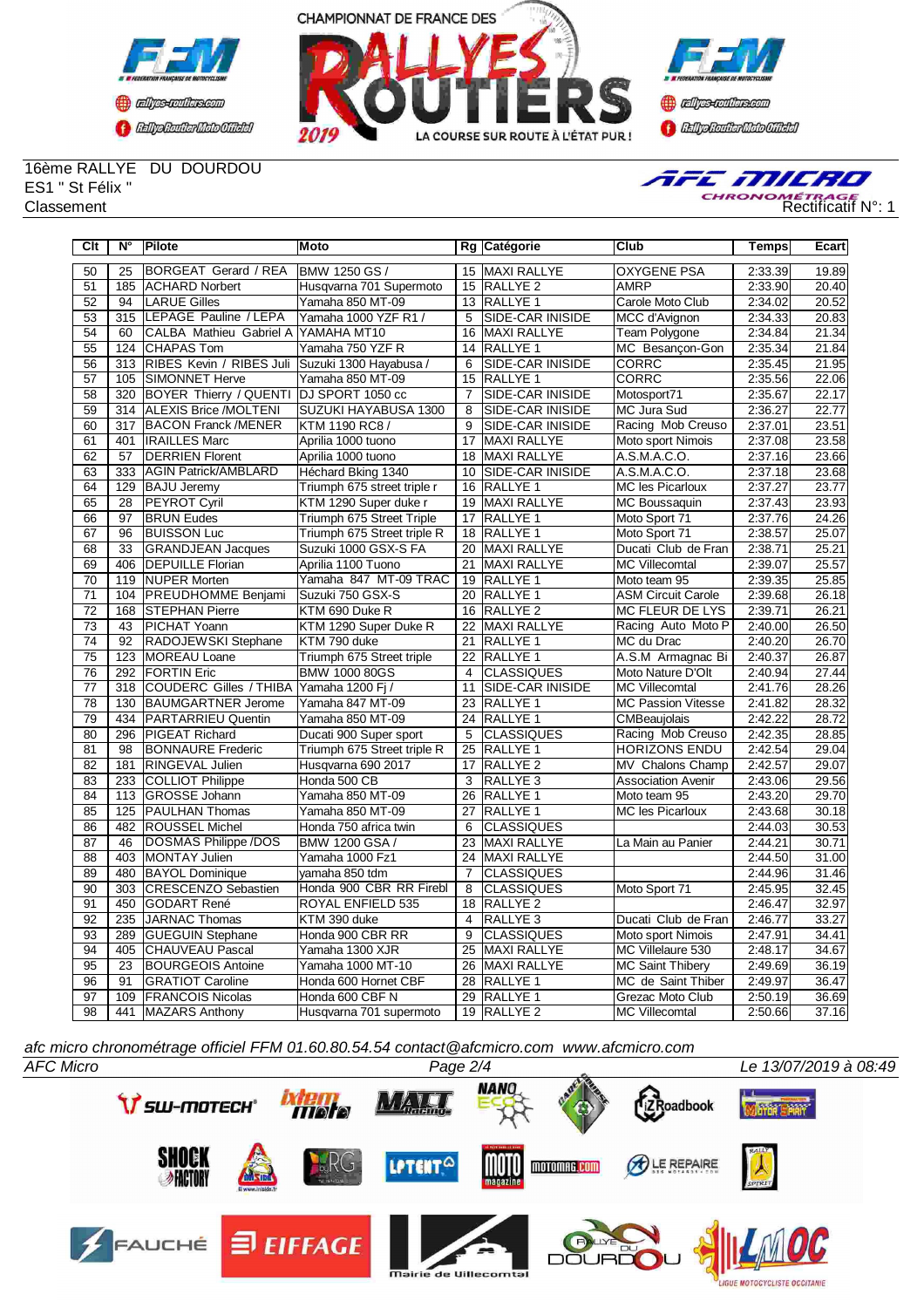



**()** algo-collecom **CENTRAL MEDICATE** 

#### 16ème RALLYE DU DOURDOU ES1 " St Félix "



| Clt              | $N^{\circ}$      | <b>Pilote</b>                              | Moto                      |                 | Rg Catégorie            | Club                      | <b>Temps</b> | Ecart   |
|------------------|------------------|--------------------------------------------|---------------------------|-----------------|-------------------------|---------------------------|--------------|---------|
| 99               | 58               | <b>IBOURGEOIS Frederic</b>                 | KTM 1290 super duke r     |                 | 27 MAXI RALLYE          | Carole Moto Club          | 2:51.31      | 37.81   |
| 100              | 131              | <b>MOURIER Anthony</b>                     | Triumph 675 Street Triple | 30              | RALLYE 1                | <b>MC les Picarloux</b>   | 2:51.76      | 38.26   |
| 101              | 44               | <b>BASELLO Florent</b>                     | Honda 1000 Africa twin    | 28              | MAXI RALLYE             | <b>CORRC</b>              | 2:52.01      | 38.51   |
| 102              | 261              | <b>COUDURIER Thierry</b>                   | Yamaha 350 RDLC           | $\mathbf{1}$    | <b>ANCIENNES</b>        | <b>MC Arbusigny</b>       | 2:52.37      | 38.87   |
| 103              | 460              | <b>AUBEY Maxime</b>                        | Honda 500 CB pc 32        | $\overline{5}$  | RALLYE <sub>3</sub>     | A.S.M.A.C.O.              | 2:52.52      | 39.02   |
| 104              | 400              | <b>IFAYOL Eric</b>                         | KTM 900 990 SMT           | 29              | MAXI RALLYE             |                           | 2:52.70      | 39.20   |
| 105              | 311              | <b>GUILHOT Frederic /FAN</b>               | Triumph 955 sprint ST /   | 12              | <b>SIDE-CAR INISIDE</b> | Les Guidons Vellav        | 2:52.92      | 39.42   |
| 106              | 55               | <b>LAMOUR Marc</b>                         | Honda 1100 CBR XX         | 30              | <b>MAXI RALLYE</b>      | MC du Val de Seine        | 2:53.60      | 40.10   |
| 107              | 328              | <b>VIEMONT Laurent /VIEM</b>               | Honda 954 /               | 13              | <b>SIDE-CAR INISIDE</b> | <b>CORRC</b>              | 2:54.57      | 41.07   |
| 108              | 116              | <b>DEWAS Albert</b>                        | Honda 800 VFR F           | $\overline{31}$ | <b>RALLYE 1</b>         | <b>MC Villecomtal</b>     | 2:55.71      | 42.21   |
| 109              | 167              | <b>MOLINET Denis</b>                       | Kawasaki 650 Versys       | 20              | <b>RALLYE 2</b>         | <b>MC Dauphinois</b>      | 2:55.79      | 42.29   |
| 110              | 178              | <b>IMUSTER Thibaut</b>                     | Suzuki 650 SV 650 N       | 21              | <b>RALLYE 2</b>         | Club Trail 70             | 2:56.85      | 43.35   |
| 111              | 160              | <b>BOUSSELIN Philippe</b>                  | KTM 690 Duke R            | $\overline{22}$ | RALLYE <sub>2</sub>     | MC Viree En Livrad        | 2:57.11      | 43.61   |
| 112              | 238              | <b>ROUTHIER Florent</b>                    | Husqvarna 350 FE          | 6               | <b>RALLYE3</b>          | <b>MC Jura Sud</b>        | 2:58.02      | 44.52   |
| $\overline{113}$ | 291              | <b>THEILLAC Thierry</b>                    | Ducati 900 SS             | 10              | <b>CLASSIQUES</b>       | MC-Angoumoisin            | 2:58.44      | 44.94   |
| 114              | 481              | <b>DEPUILLE Sebastien</b>                  | Kawasaki 750 stinger      | 11              | <b>CLASSIQUES</b>       |                           | 2:59.49      | 45.99   |
| 115              | 234              | <b>ZABRONIECKA Sylvie</b>                  | KTM 390 duke              | $\overline{7}$  | <b>RALLYE 3</b>         | <b>Association Avenir</b> | 2:59.52      | 46.02   |
| 116              | 411              | <b>OLTZ Nicolas</b>                        | KTM 990 SMR               | 31              | <b>MAXI RALLYE</b>      |                           | 2:59.64      | 46.14   |
| 117              | 106              | <b>ITHURBIDE Robin</b>                     | <b>KTM 950 SM</b>         | 32              | <b>RALLYE 1</b>         | MC Errobi                 | 3:00.17      | 46.67   |
| 118              |                  | 274 ILACOSTE Christian                     | <b>BMW R100</b>           | $\overline{2}$  | <b>ANCIENNES</b>        | UM-AIN                    | 3:00.59      | 47.09   |
| 119              | 426              | MASSON Hugues-Olivier                      | Yamaha 847 MT-09 TRAC     | $\overline{33}$ | <b>RALLYE 1</b>         | A.S.M.A.C.O.              | 3:00.75      | 47.25   |
| 120              | 437              | <b>I</b> CALMELS Nicolas                   | Ducati 821 Hypermotard    | 34              | <b>RALLYE 1</b>         |                           | 3:01.85      | 48.35   |
| 121              | 246              | <b>DION Fabrice</b>                        | KTM 390 Duke              | 8               | <b>RALLYE3</b>          | <b>MC FLEUR DE LYS</b>    | 3:02.55      | 49.05   |
| 122              | 415              | NOWITZKI Sébastien                         | HONDA CB 1000 R           | 32              | <b>MAXI RALLYE</b>      | <b>XTREMONAS</b>          | 3:02.66      | 49.16   |
| 123              | 128              | <b>SARIS Anthony</b>                       | Yamaha 850 MT-09 ABS      | 35              | <b>RALLYE 1</b>         | A.S.M Armagnac Bi         | 3:03.01      | 49.51   |
| 124              | 236              | <b>CRESCENCIO Pedro</b>                    | Kawasaki 400 Ninja        | 9               | <b>RALLYE 3</b>         | A.S.M.A.C.O.              | 3:03.41      | 49.91   |
| 125              | 31               | <b>POTIER Guillaume</b>                    | Ducati 1260 MULTISTRAD    | 33              | <b>MAXI RALLYE</b>      | Moto sport Nimois         | 3:03.55      | 50.05   |
| 126              | 425              | <b>I</b> LAFON Maxime                      | Suzuki 650 GSXF           | 36              | <b>RALLYE 1</b>         | <b>MC Villecomtal</b>     | 3:03.86      | 50.36   |
| 127              | $\overline{30}$  | <b>IMOTTAZ Remi</b>                        | Honda 1300 CB S           | $\overline{34}$ | <b>MAXI RALLYE</b>      | M.G.B. Moto Club          | 3:03.89      | 50.39   |
| 128              | 428              | CORDIER-RAUCCI Trista Honda 800 VFR 800 FI |                           | 37              | <b>RALLYE 1</b>         |                           | 3:06.81      | 53.31   |
| 129              | 288              | LACHAIZE Philippe                          | YAMAHA 600 XT             | 12              | <b>CLASSIQUES</b>       | <b>MC DES 2 RIVES</b>     | 3:12.63      | 59.13   |
| 130              | 252              | <b>BENOIST Thierry</b>                     | Honda 500 CB              | 10              | RALLYE <sub>3</sub>     | <b>MC Villecomtal</b>     | 3:14.06      | 1:00.56 |
| 131              | 409              | <b>IUFFERTE David</b>                      | KTM 990 SMT               | 35              | <b>MAXI RALLYE</b>      | Moto sport Nimois         | 3:15.80      | 1:02.30 |
| 132              | 231              | <b>GRASSIAN Baptiste</b>                   | Kawasaki 400 Z400         | 11              | RALLYE <sub>3</sub>     | <b>CORRC</b>              | 3:17.11      | 1:03.61 |
| 133              | 170              | GILLI Aurelien / FACHAU                    | Yamaha 700 MT-07 /        | 23              | <b>RALLYE 2</b>         | Pit Lane Endurance        | 3:17.79      | 1:04.29 |
| 134              | 173              | <b>MESSEGHEM Christian</b>                 | Kawasaki 650 Versys       | 24              | <b>RALLYE 2</b>         | <b>MC Des Comminge</b>    | 3:19.05      | 1:05.55 |
| 135              | $\overline{262}$ | <b>ZABRONIECKA Joel</b>                    | Kawasaki 400 KH           | 3               | <b>ANCIENNES</b>        | <b>Association Avenir</b> | 3:19.88      | 1:06.38 |
| 136              | 251              | <b>I</b> GERMANIQUE Pascal                 | KTM 390 Duke              | $\overline{12}$ | <b>RALLYE 3</b>         | MC V.E.R.O.               | 3:20.16      | 1:06.66 |
| 137              | 413              | <b>FERRAND Erwan</b>                       | KTM 1290 Super Duke R     | 36              | <b>MAXI RALLYE</b>      | <b>MC Villecomtal</b>     | 3:20.59      | 1:07.09 |
| 138              | 432              | <b>PERROT Sabine</b>                       | Triumph 675 street triple | 38              | RALLYE 1                | Moto sport Nimois         | 3:28.77      | 1:15.27 |
| 139              | 410              | <b>ITORIBIO Jean-Louis</b>                 | <b>BMW 1200 ST</b>        | 37              | <b>MAXI RALLYE</b>      | <b>MC Villecomtal</b>     | 3:33.11      | 1:19.61 |
| 140              | 319              | GUGLIELMI Séverine / G                     | HONDA CBR 1000            | 14              | SIDE-CAR INISIDE        | MC Aix en provenc         | 3:33.60      | 1:20.10 |
| 141              | 300              | <b>FANIEN Gilles</b>                       | HONDA Transalp 600        | 13              | <b>CLASSIQUES</b>       | <b>GMT 94</b>             | 4:18.28      | 2:04.78 |
| 142              | 163              | JOUANEN Vincent                            | <b>KTM 450 EXC</b>        |                 | 25 RALLYE 2             | MC de Saint Thiber        | 8:37.90      | 6:24.40 |

# **Abandons**

| DUB<br><b>JMI</b><br>$\overline{1}$<br>. .<br>' በበበ ເ<br>-34<br>∍.<br>IMAX<br>பட<br>$\mathbf{r}$<br>᠈ռ<br>Martıal<br>$\overline{\phantom{a}}$<br>ISuzuki<br>חרחו<br>.<br><b>Naull</b><br>$\sim$ $\sim$<br>___ |  |  |  |  |  |
|---------------------------------------------------------------------------------------------------------------------------------------------------------------------------------------------------------------|--|--|--|--|--|
|                                                                                                                                                                                                               |  |  |  |  |  |